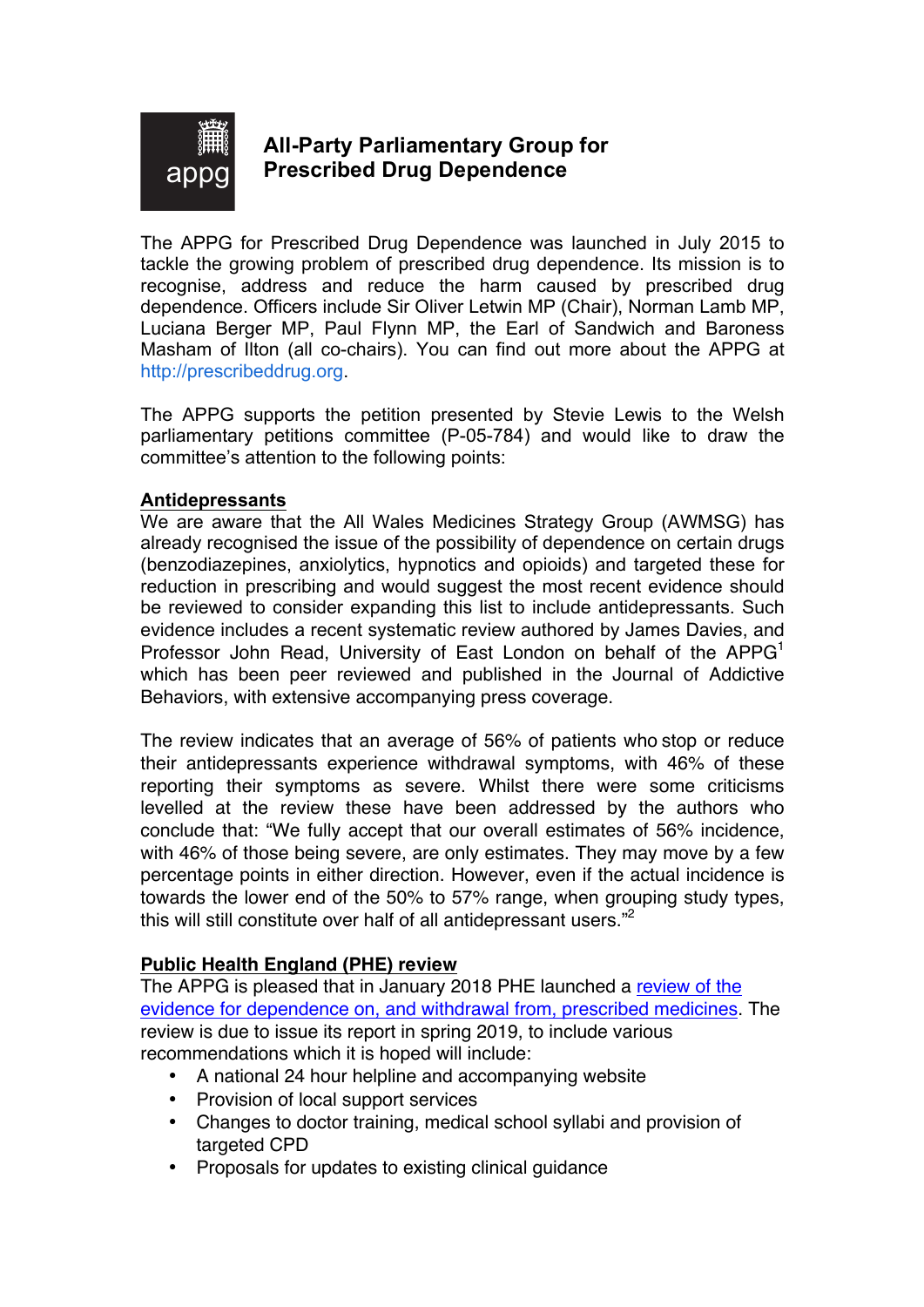## **NICE Guidelines**

The existing NICE guidelines that relate to antidepressant withdrawal (CG90) are, in the opinion of the APPG secretariat, inaccurate and not evidencebased. They currently state that 'symptoms are usually mild and self-limiting over about 1 week', while our research shows that withdrawal is often severe and can last weeks, months or longer. Updating these guidelines is therefore a priority for the APPG.

The APPG therefore recently submitted evidence to NICE as part of its review of the current depression guidelines. The Welsh Assembly might consider what pressure it can bring to bear on ensuring all relevant guidelines reflect the latest evidence.

## **Patient Experiences and Current Service Provision**

The APPG secretariat has been concerned that there is very little published research in these areas, and has undertaken and submitted its own research to the PHE review. This work has so far resulted in the publication of the systematic review mentioned above and three additional reports:

(i) **Antidepressant Withdrawal: A Survey of Patients' Experience<sup>3</sup>** is based on the results of a survey of 319 UK patients affected by antidepressant withdrawal. 64% of patients surveyed claim not to have received any information from their doctors on the risks or side effects of antidepressants, while only 2.5% of patients found NHS 111 to be a helpful source of support during withdrawal. In addition, responses to the survey make clear that the impact of antidepressant withdrawal can be devastating for some individuals with severe withdrawal reactions, with 30% of respondents reporting being off work indefinitely due to the severity of their symptoms.

(ii) **The Patient Voice: An Analysis of Personal Accounts of Prescribed Drug Dependence and Withdrawal<sup>4</sup>** analyses the experience of 158 individuals who responded to the petitions lodged with parliamentary Petitions Committees in Scotland and Wales in 2017. The report identifies eight key failure points in healthcare systems experienced by these respondents (e.g. the lack of opportunity for informed consent when deciding whether to take the medication) and concludes that the failures encountered require systemic change.

(iii) **An Analysis of four Current UK Service Models for Prescribed Medication Support**<sup>5</sup> includes the service offered by the Prescribed Medication Support Service (PMSS) in North Wales. The report identifies a range of patient groups for whom services need to be designed. In Wales this might mean an extension of the kind of NHS embedded service offered by PMSS alongside a 24 helpline which would provide support to those alienated by their experience of the healthcare system and those needing more intensive support.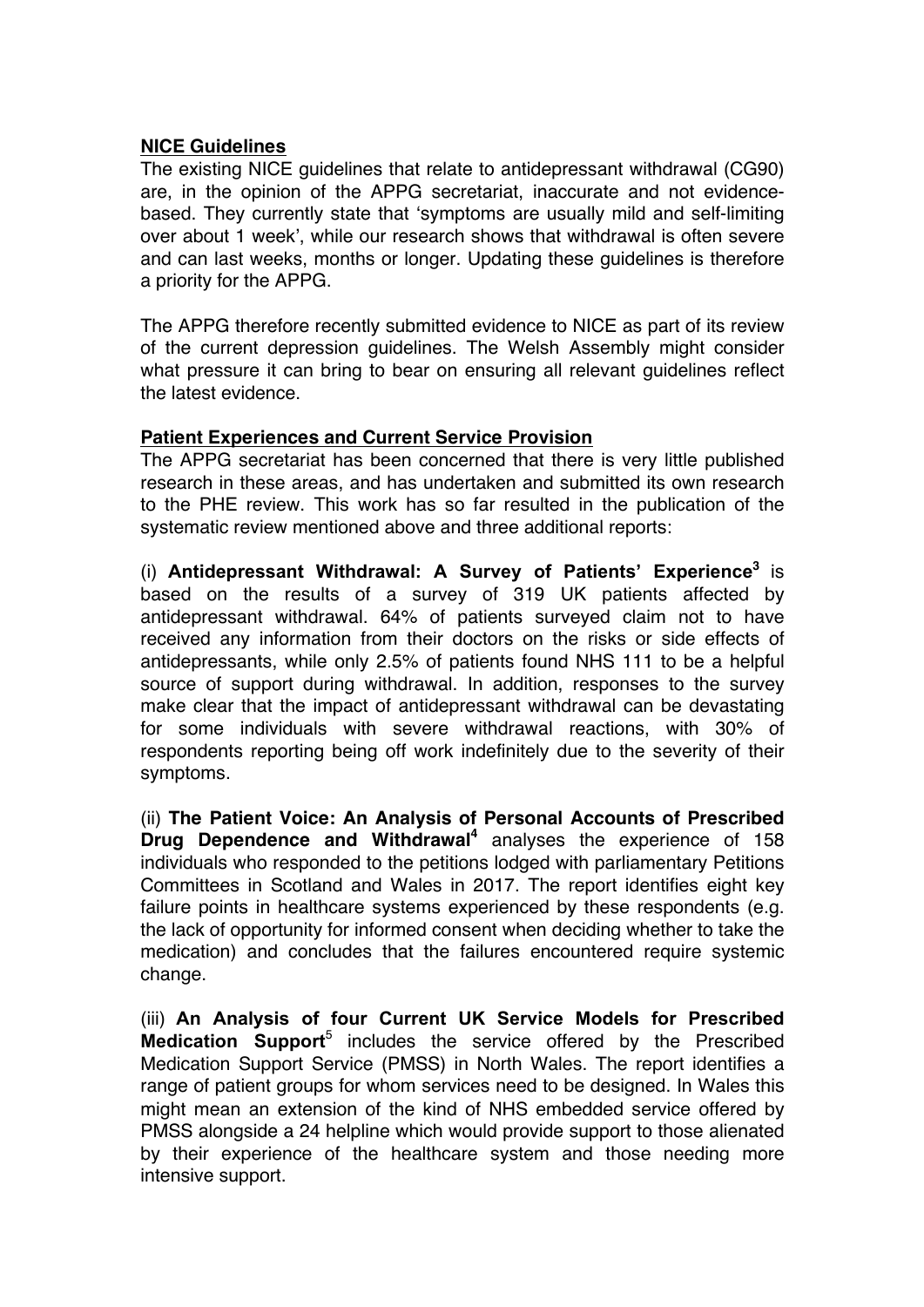#### **Conclusion**

The APPG believes that current service provision is entirely inadequate given the scale and complexity of this issue. Existing drug and alcohol treatment centres do not have the necessary skills or expertise to cope with this cohort of patients, most of who do not consider themselves to be 'addicts'. GPs and psychiatrists are often unaware of the severity and duration of withdrawal symptoms, and many patients report that they are given inappropriate new diagnoses instead of doctors realising that their symptoms are due to drug withdrawal effects. The PMSS in North Wales is the only exception embedded as it is in the heart of the primary care system.

We therefore continue to support the demand by the BMA for a dedicated national 24 hour helpline, with accompanying website, as a minimum, to help patients seeking to withdraw from benzodiazepines, antidepressants and opioids. This helpline and website would fill an essential gap in current service provision, and become a critical resource for patients, families and their doctors.

We have published a declaration of support for the helpline, which has been signed by - among others - the BMA, the Royal College of Psychiatrists, the Royal College of GPs, the Royal College of Physicians, the Royal Society for Public Health, the Medical Schools Council and the British Psychological Society. See http://cepuk.org/wp-content/uploads/2017/04/Declaration-ofsupport.pdf.

We urge the Committee to petition the Welsh Assembly to join the BMA and the APPG in its demand for a national helpline and to consider how this and other services might be implemented for Wales.

#### **References**

<sup>1</sup> Davies, J., & Read, J., (2018), 'A Systematic Review into the Incidence, Severity and Duration of Antidepressant Withdrawal Effects: Are Guidelines Evidence-Based?' *Journal of Addictive Behaviors* Available Online: https://www.sciencedirect.com/science/article/abs/pii/S0306460318308347

 $2$  Antidepressant withdrawal review: authors respond in detail to Mental Elf critique, Available Online:

http://cepuk.org/2018/11/05/antidepressant-withdrawal-review-authorsrespond-mental-elf-critique/

<sup>3</sup> Davies, J. Pauli R. Montagu, L (2018), Antidepressant Withdrawal: A Survey of Patients' Experience, Available Online: http://prescribeddrug.org/wp-content/uploads/2018/10/APPG-PDD-Survey-ofantidepressant-withdrawal-experiences.pdf

<sup>4</sup> Guy, A., Lewis, S., Brown, M., (2018) The Patient Voice: An Analysis of Personal Accounts of Prescribed Drug Dependence and Withdrawal, (an APPG for PDD Report) Available Online: